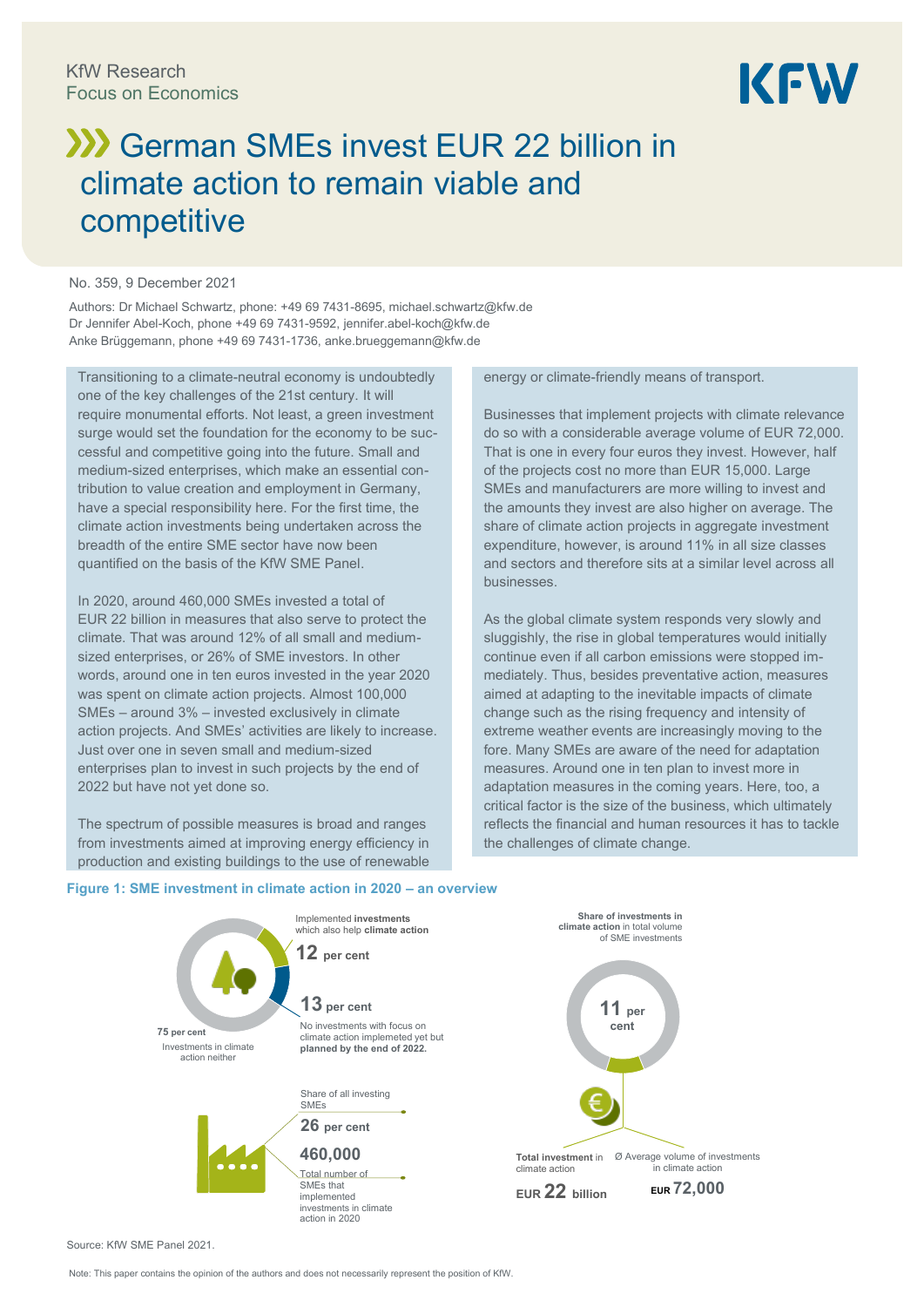Without a doubt, global climate change is one of today's most pressing challenges for society and policymakers. In order to make an effective contribution to the fight against climate change, Germany has set itself the goal of becoming climate neutral by 2045. Specifically, this means drastically cutting greenhouse gas emissions in all economic sectors in the next 24 years, as well as offsetting unavoidable emissions using natural sinks (e.g. afforestation) or negative emissions technologies (e.g. carbon capture and underground storage). The necessary transformation requires extensive investment. A study commissioned by KfW Research has estimated the investment required by the middle of the century at around EUR 5 trillion, or EUR 191 billion each year on average.<sup>1</sup>

As a defining element of the German business ecosystem, the SME sector also has a responsibility. Key approaches to reducing greenhouse gas emissions in the SME sector include measures aimed at improving energy and resource efficiency in production and company buildings, transitioning to low-emissions mobility and logistics, as well as the use of renewable energy.

Such investments serve not only to protect the climate but to secure the viability and competitiveness of SMEs themselves. Besides Germany and the European Union, a growing number of industrialised countries have committed to the goal of climate neutrality.<sup>2</sup> So there is little doubt that the era of fossil fuels and fossil business models will come to an end. Moreover, it is foreseeable that rising carbon prices will make the use of fossil energy sources increasingly more expensive. That means businesses which significantly reduce their carbon footprint and adjust their business models early will gain competitive advantages.

Customers, too, are keeping a closer eye on companies that contribute to environmental protection and climate action. Not least, climate action as part of a comprehensive sustainability concept is becoming increasingly relevant for financing decisions of capital providers. Frameworks set by policymakers such as the Sustainable Finance Initiative of the European Union or the 'EU Taxonomy' play a particular role here.<sup>3</sup> Climate-friendly products and system technologies represent growth markets.

So far, however, little is known about the role which investments in climate action play for small and medium-sized enterprises. The KfW SME Panel 2021<sup>4</sup> helps to close this gap.

# **One in four SMEs have climate action projects on their agenda**

In 2020, 12% of small and medium-sized enterprises in Germany made investments that also help protect the climate (Figure 2). That was roughly 460,000 enterprises. Another 13%, or approx. 490,000 enterprises, made no such investments in the same year but plan to do so by the end of the coming year 2022. That means one in every four SMEs – nearly one million small and medium-sized enterprises – are currently planning climate action investments. Conversely, however, this also means that three in four companies did not complete any investment projects with a focus on climate action in the same year nor plan to in the foreseeable future. So there is great potential for further climate action investment in the SME sector.

#### **Figure 2: Status of climate action investment under implementation or planned in the SME sector**

Proportion per segment in per cent



■ Yes, climate action investments carried out in 2020 ■ No, but planned by the end of 2022 ■ No, also not currently planned

Comments: The corresponding question asked under the KfW SME Panel was: "In the year 2020, did you carry out investment projects that also aim to protect the climate?" A note was added that climate action investment means investments in measures aimed at preventing or reducing greenhouse gas emissions which include, among others, investments aimed at conserving energy or increasing energy efficiency, measures that involve the use of renewable energy, or investment in climate-friendly transport such as the acquisition of electric vehicles, for example. It was also pointed out that the climate action aspect of the investment decision did not have to be the top priority. This takes into account the fact that businesses often do not consider climate action aspects in greater detail until they have to make replacement investments.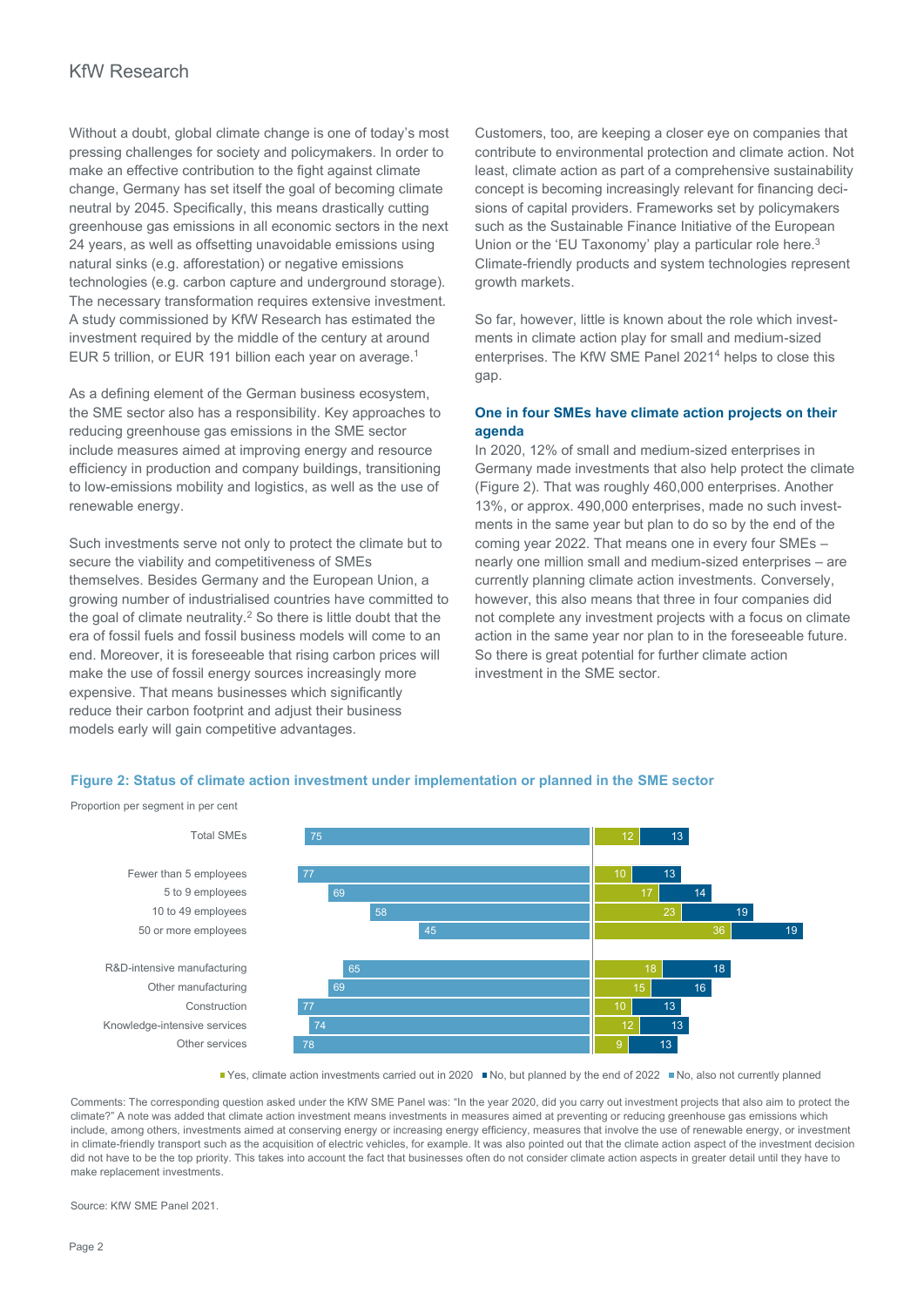# Focus on Economics

Investments already realised, in particular, have clearly been found to be size-dependent, as the frequency of such investment projects increases with the size of the enterprise. In 2020, a mere 10% of micro-businesses invested in climate action compared with one in three large SMEs with 50 or more employees (36%). The sector comparison shows that greater climate action investment is undertaken by SMEs in the manufacturing sector, where a high share of the larger SMEs are situated.

The stronger commitment of large SMEs and manufacturers can be attributed in part to the segments' traditionally greater willingness to invest overall. Besides, the production and working processes in the manufacturing sector are often more energy-intensive compared with the services sector<sup>5</sup>, which gives them greater incentives to implement energysaving investments, for example. In line with their business model, enterprises providing other services – which include retail and wholesale, personal services, hospitality and catering, broad segments of the tourism industry, nursing care, training and education as well as arts, culture and sports – all exhibit a slightly lower than average willingness to invest in climate action.

# **Figure 3: Share of climate action investment in total investment volume**





Source: KfW SME Panel 2021.

# **Climate action projects have considerable investment volume**

EUR 72,000 was the average amount which SMEs reported having invested in projects that also serve to protect the climate in 2020 (Figure 4). That is a considerable amount in relation to the total spent by these businesses on average to meet all their investment goals, which averaged EUR 262,000 in 2020. Accordingly, businesses that undertook climate action investments spent around 27% of their total investment volume – more than one in four euros – on projects with climate relevance. Still, the vast majority of projects have a moderate volume. Half the investment projects focusing on climate action had a volume of less than EUR 15,000 (median value).

Given the impact of the coronavirus crisis on SMEs<sup>6</sup> last year, businesses may also have given lower priority to

climate action investments. It is conceivable that funds earmarked for investments were primarily channelled into investment projects more strongly directed at maintaining or adapting business operations (for example, modifications to the product or service offering or to the business model). Above all, changing to or using additional digital sales channels proved to be critical for many businesses to be able to continue earning an income. 7 It is possible that limited capital allowed climate action investments to be made only in lower volumes (or not as originally planned at all). In any case, it would have been plausible for companies to divert or direct budget funds away from climate action investments.

#### **Large SMEs and manufacturers have the largest projects**

The larger the enterprise, the higher the amount invested in climate action projects tends to be. On average, large SMEs invest 12 times more in their projects than micro-businesses (EUR 346,000 compared with EUR 29,000).

In a sector comparison, SMEs in R&D-intensive manufacturing<sup>8</sup> and other manufacturing<sup>9</sup> stand out. That means large enterprises and manufacturers do not just conduct climate action investments more often. On average they also invest significantly higher volumes. These higher amounts are likely driven by the more frequent implementation of capitalintensive measures. Earlier studies by KfW Research have shown that these segments conduct investment measures aimed at improving energy efficiency and reducing energy costs (as a subsegment of climate action investments) significantly more often.<sup>10</sup> These include investments in energy-efficient production facilities and equipment, investments aimed at making operational buildings more energy-efficient, and investments in improving the energy efficiency of vehicles and logistics. By contrast, smaller enterprises mainly focus on measures that can be put in place rather swiftly and cost-effectively. It is true that efforts by SMEs to improve energy efficiency and save energy costs represent only a small portion of climate action investments. However, the basic pattern is likely to be similar.

#### **EUR 22 billion for climate action**

In 2020, SMEs invested around EUR 22 billion in projects that also serve to protect the climate. In other words, roughly one in ten euros (11%) of the total sum of EUR 204 billion invested by SMEs in 2020 was used for this purpose, with only very minor differences between individual segments (Figure 3). The funds committed by the SME sector to climate action investments were roughly the same as their expenditure on digitalisation (2019: EUR 17.5 billion), the second important area of transformation.<sup>11</sup>

The strong involvement in climate action investment and the very high project volumes of larger SMEs are reflected in the aggregate investment sums (Figure 5, left side). Large SMEs with 50 or more employees accounted for 37% or EUR 8.1 billion of SMEs' investments in climate action measures. SMEs with 10 to 49 employees still made up 29% or EUR 6.3 billion.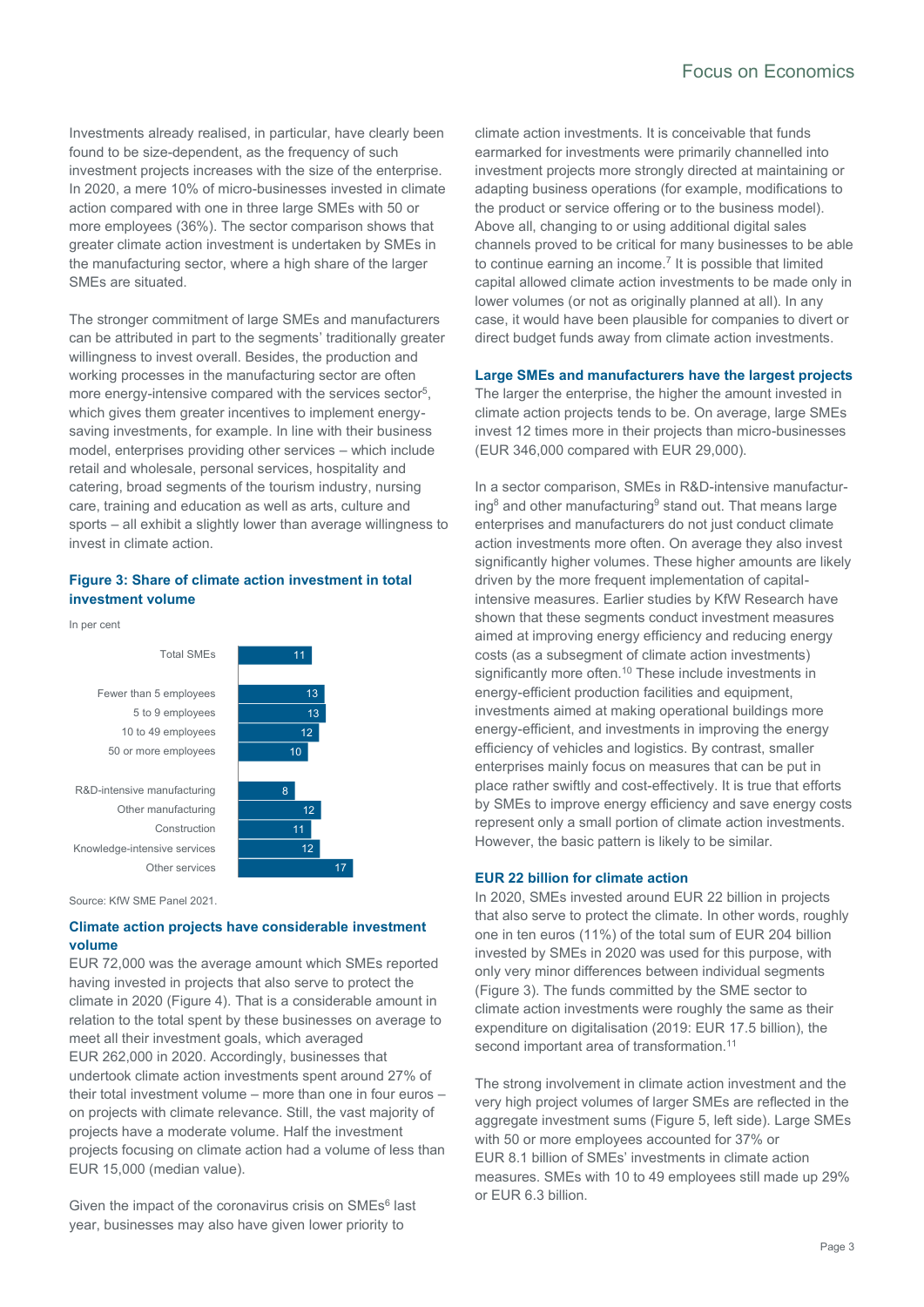# KfW Research

**Figure 4: Investment volume for climate action projects**



Comments: The calculation includes only businesses that actually implemented investments which help protect the climate in the year 2020.

Source: KfW SME Panel 2021.

Because of their high number of 3.1 million firms, microbusinesses with fewer than five employees shape many aggregate values and developments of the SME sector overall. With an aggregate of EUR 5.5 billion in climate action investments, however, this numerically strong segment lags behind the larger size classes. The sizes of projects are simply very small – as they generally are in investments in this company size class (Figure 4). Half of all climate action projects are for no more than EUR 10,000 (all investment projects: median amount EUR 13,000 / average EUR 42,000). Their commitment is also below average thus far. Both have a dampening effect on investment volume.

# **Despite extensive projects sole focus on manufacturing falls short of the mark in the SME sector**

The public debate around the issue of climate action by businesses often focuses on the potentials and constraints of manufacturing firms. This is plausible given that the entire industrial sector accounted for a high share of 28% of Germany's final energy consumption<sup>12</sup> and 24% of greenhouse gas emissions in 2020.<sup>13</sup> In other words, the sector faces very significant challenges.

Our findings now provide indications that, at least in the SME sector, services businesses also appear to be mobilising heavily in the area of climate action investments. To be sure, the proportion of SMEs undertaking climate action investments is higher in the industrial SME sector (Figure 2). The investment volumes there are also higher than average (Figure 4). Both are a reflection of the greater transformation pressure on the industry. However, the sector aggregates (Figure 5, right side) also show that manufacturing SMEs ultimately account for only a small portion of the overall SME investment volume with a climate action focus (16%). Both

SME manufacturing subsectors spent a total of EUR 3.6 billion on climate action investments in 2020. The reason is that they are less numerous. Despite receiving much attention from economic policymakers, manufacturing accounts for a relatively low share of approx. 6.5% of all small and mediumsized enterprises (around 249,000 SMEs).

# **Service providers are driving the volume up**

The drivers of the overall volume of SMEs' climate action investments are to be found elsewhere, for structural reasons. The service sector is shaping economic activity very actively and the trend is rising continuously. The service sector comprises 2.89 million small and medium-sized enterprises alone. That is 76% of all businesses. It is therefore plausible that SMEs in services accounted for the greatest share of aggregate climate action investment by far in 2020. Overall, they invested EUR 15.6 billion, which was 71% of total investment.

The two subsegments of knowledge-intensive<sup>14</sup> and other services took roughly the same share overall. Still, it is worthwhile taking a closer look at the high volumes of funds invested by other services businesses (including retail, personal services, catering, hospitality, education and training, arts and culture). This is the segment that invests the highest share by far – 17% – of climate action-relevant investments in all investment undertaken. No group of businesses attaches great importance to the aspect of climate action in its investment activity (Figure 3). The average project size is also relatively large. In short: Although SMEs in this segment invest less in climate action than average (Figure 1), when they do invest at all, the relevance of climate action aspects in their investment decisions is higher. This is probably due to the high importance of selfoccupied buildings in this sector. To the extent that they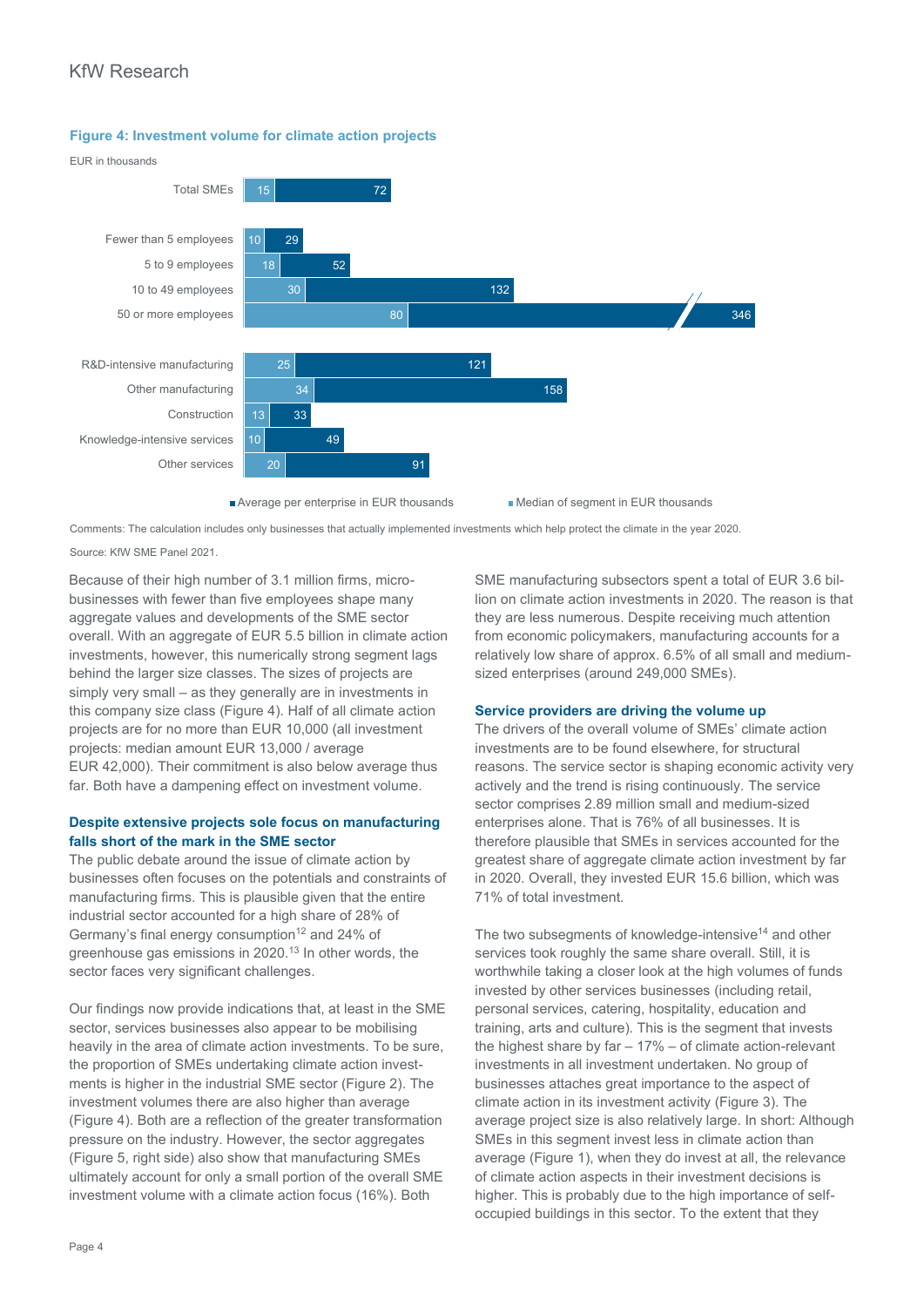#### **Figure 5: Distribution of climate action investment by size class and sector**

Volume per segment and share in total volume; size classes by full-time equivalent employees





Source: KfW SME Panel 2021.

initiate energy modernisation measures, these are likely to translate into relatively high investment volumes.

In summary: manufacturing accounts for a high share of GHG emissions, so there is particularly high leverage here, to be sure. Nevertheless, services businesses, the largest group of businesses in quantitative terms, are generally an important actor for achieving the goal of climate neutrality. Extensive investment will be necessary up to 2045 in order to make commercial buildings, fleets and ICT infrastructure in the services sector climate neutral, for example. Furthermore, roof surfaces and facades of office and commercial buildings provide significant potential for expanding photovoltaic solar energy generation. So in order to be able to achieve the greenhouse gas reduction targets established in the Federal Climate Protection Act for the building, transport and energy sectors by 2030, it will also be necessary to mobilise relevant investment in the services sector. therefore plausible that SMEs in services accounted for the greatest share of aggregate climate action investment by far in 2020. Overall, they invested EUR 15.6 billion, which was 71% of total investment.

#### **Climate change adaptation measures will be necessary despite climate action**

Climate change manifestations in the form of higher average global temperatures, sea level rise and an increase in extreme weather events can already be observed today. The consequences of climate change are already noticeable in Germany too. Of particular relevance for Germany are climate phenomena such as heatwaves and droughts, as well as storms, heavy rainfall and flooding that may severely impact large areas but occur with varying frequency and intensity across different regions. The flood disaster in parts of North Rhine Westphalia and Rhineland Palatinate last summer brought this painfully to light. The greenhouse gases that are already in the atmosphere will continue to affect the global climate for many decades or centuries to come. Even

with ambitious climate action, climate change will continue to intensify for now. Climate action and climate change adaptation measures must therefore go hand-in-hand; it is the only way to minimise risks.<sup>15</sup> Governments, societies and businesses must adapt and prepare for the impacts of climate change.

#### **Three in ten SMEs intend to adopt more climate change adaptation measures**

SMEs also face the challenge of strengthening their crisis resilience to climate change-induced impacts and investing in adaptation measures. These could involve, for example, improved insulation or air conditioning for buildings and facilities, enhanced flood control, the establishment of decentralised energy supply and the acquisition of emergency power generators, or maintaining larger stockpiles to prevent supply chain disruptions.<sup>16</sup>

Around 28% of all SMEs currently intend to invest more in climate change adaptation measures in coming years (Figure 6). However, investments that contribute to climate action and adaptation measures are not always free of overlaps, as illustrated by the example of building insulation. Significant size differences also exist in the planning of climate change adaptation measures. Thus, only around one quarter of businesses with fewer than five employees are envisaging adaptation measures but almost half of SMEs with 50 or more employees.

There are also clear sectoral differences. The R&D-intensive manufacturing sector stands out for adaptation measures as it does for climate action investments. Here the percentage of businesses intending to put more climate change adaptation measures in place is around 40%. The issue appears to have the least urgency in the construction sector. But here as well, one in five businesses intend to address adaptation measures more strongly in the future.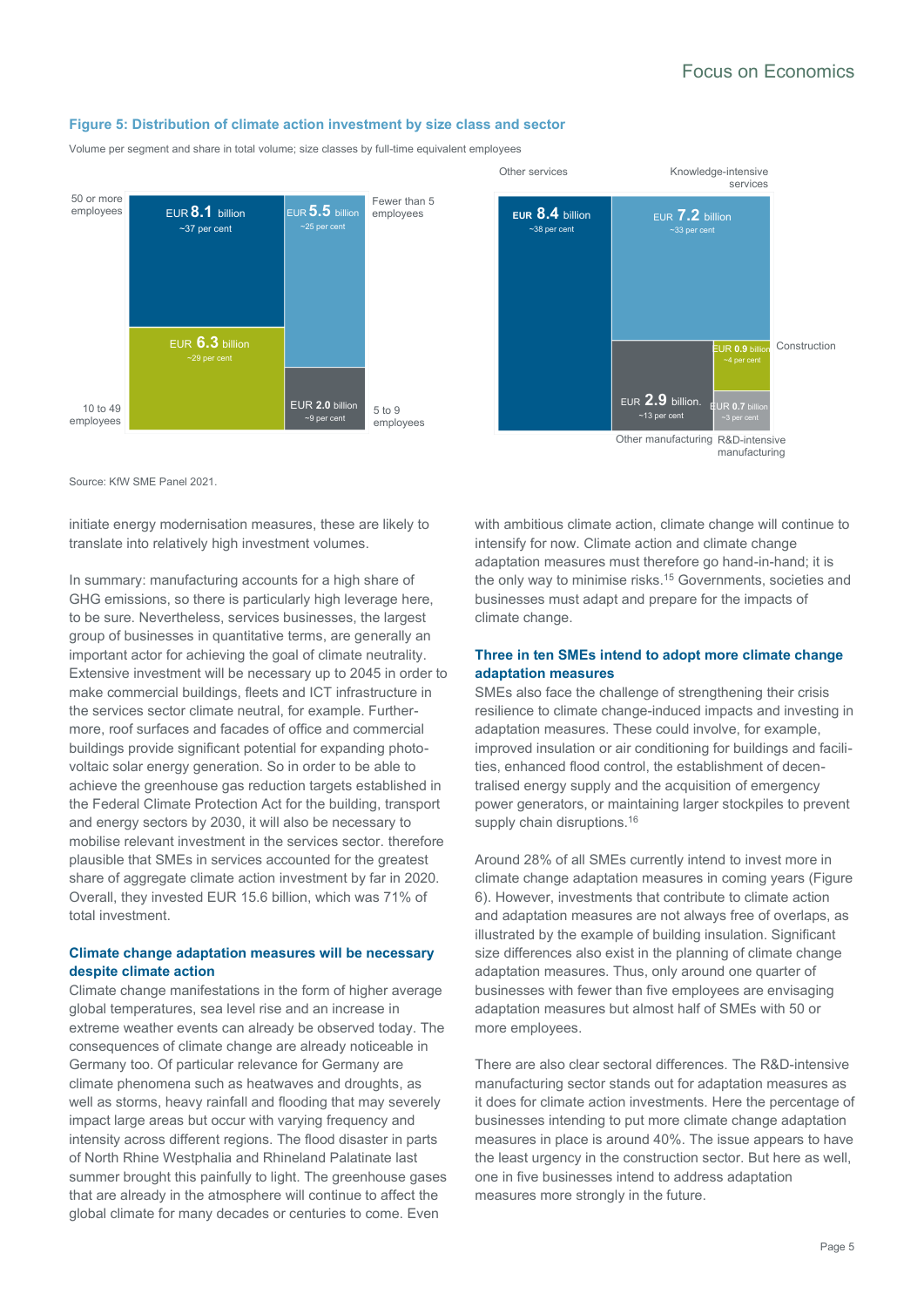#### **Figure 6: Besides climate action, climate change adaptation is also an issue for SMEs**

Percentage of enterprises intending to invest more in climate change adaptation measures in coming years



Source: Sentiment update to the KfW SME Panel in September 2021.

The costs of such measures must be weighed against possible damage caused by climate phenomena such as extreme weather events. It will hardly be possible to fully prepare for all conceivable developments, particularly since there is great uncertainty about what events are likely to occur at what point in time and in which region. Rather, limited financial and human resources require prioritisation.

#### **What is also decisive is how businesses view the impact of climate change**

The perception of risks caused by climate change also plays a role in whether an enterprise attaches high priority to adaptation measures. If the impacts of climate change are assessed as relatively serious for the economy – more serious than the impacts of the coronavirus crisis, for example – then the individual willingness to adopt adaptation measures is also much higher. Thus, around 37% of businesses that expect significant climate change impacts want to invest in climate change adaptation but only 9% of enterprises that regard climate change impacts as less dramatic.

# **Investing in climate action or adaptation: not either-or but both**

Despite limited financial resources, investments in climate action and climate change adaptation measures are not mutually exclusive. Rather, they go hand-in-hand in the German SME sector. After all, the percentage of businesses intending to invest in adaptation measures in coming years is particularly high among SMEs that also invested in climate action in the previous year (Figure 7). Thus, more than half of climate action investors also intend to put adaptation measures in place. Of the businesses that did not invest in climate action in 2020 nor intend to do so in the near future, only one fifth want to invest more in adaptation measures.

# **Figure 7: Climate action investment goes hand-in-hand with adaptation measures**

Percentage of enterprises intending to invest more in climate change adaptation measures in coming years in relation to whether they implemented climate action investments in 2020.



Climate action investment carried out in 2020?

Source: Sentiment update to the KfW SME Panel in September 2021

#### **Pushing ahead with transitioning small and mediumsized enterprises to climate neutrality**

In order for the transition to climate neutrality to succeed, SMEs will have to be incentivised to join the often large enterprises from energy and emissions-intensive industries in taking action. To be sure, climate action is already on the agenda of many, particularly larger, SMEs and companies of the manufacturing industry. But compared with the total investment volume of the SME sector and with a view to the overall investment required to achieve climate neutrality, there is potential for increasing the amount of funds being invested in climate action. Small and medium-sized enterprises in particular are likely to require further advice and support when developing climate action and climate change adaptation strategies. Not least, an adequate financing and support framework needs to be established for investments in climate action – and climate change adaptation measures. Such investments make SMEs fit for the future.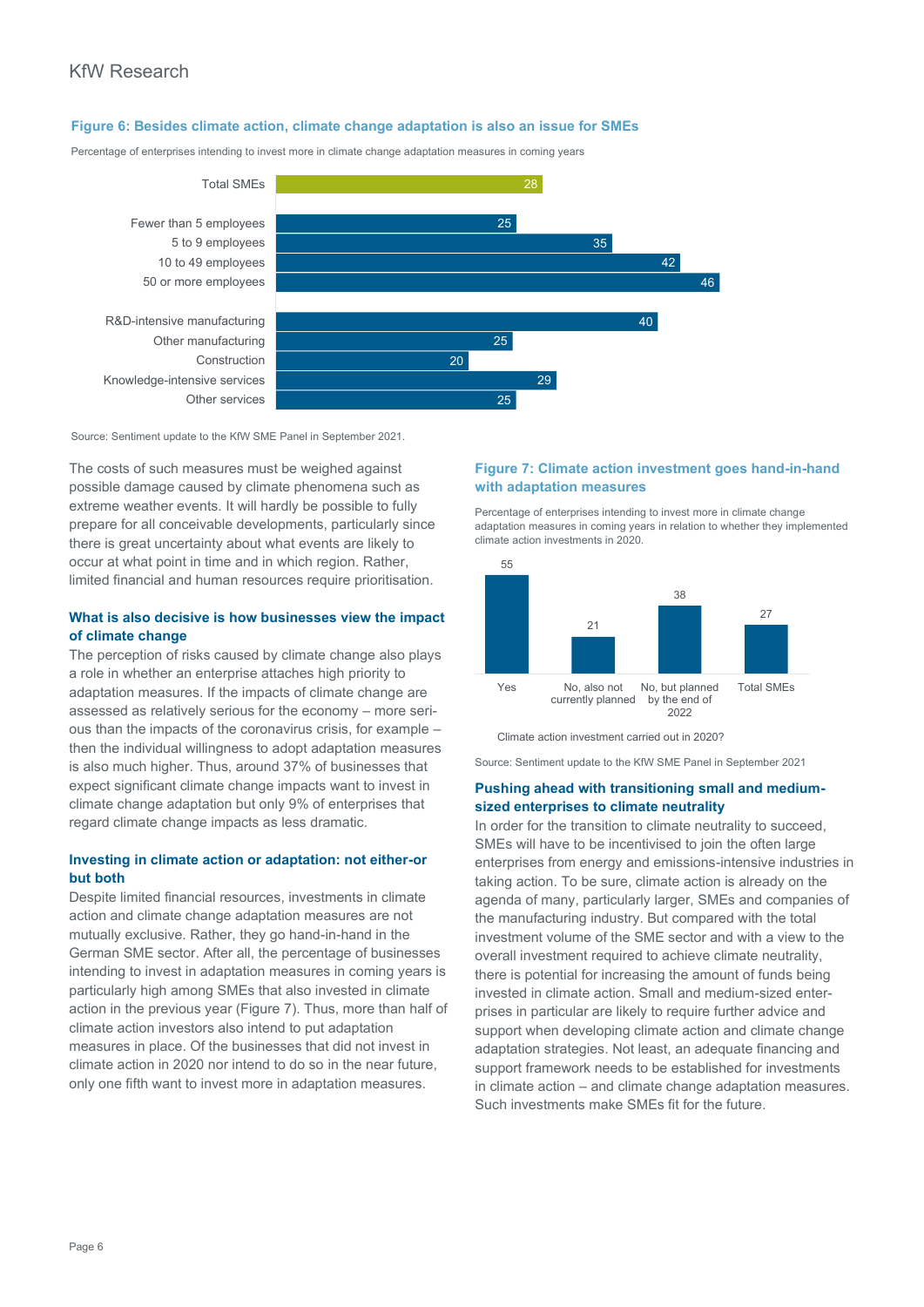Rising carbon prices and changed consumer behaviour create long-term competitive advantages for businesses that take the lead on climate action. Climate-friendly products and processes constitute future growth markets and thereby create opportunities for future growth and employment.

The findings indicate that businesses have very different views of the consequences of climate change and how it impacts them – and very different degrees of willingness to address the issue. An improved information base for businesses about the possible risks of climate events, such as flood maps or small-scale scenarios of possible extreme weather events, can support businesses in climate change preparedness. That would make the possible consequences of climate change more concrete and tangible for them and is also likely to increase their awareness of the need for climate change adaptation and climate action measures.

#### **Database: The KfW SME Panel**

The KfW SME Panel (KfW-Mittelstandspanel) has been conducted since 2003 as a tracking survey of small and medium-sized enterprises in Germany. The basic population of the KfW SME Panel includes all private-sector companies from all industries with annual turnovers of up to EUR 500 million.

With a database of up to 15,000 companies a year, the KfW SME Panel is the only representative survey of the German SME sector, making it the most important source of data on issues relevant to the SME sector. The analyses on climate action investments in the present report are based on the data collected in the most recent 19th wave of the KfW SME Panel (survey period: 15 February 2021 to 25 June 2021). A total of 11,403 SMEs took part in the current wave.

The analyses on climate change adaptation measures are based on a supplementary survey to the KfW SME Panel conducted in September 2021. All enterprises that had already participated in the main survey and had provided a valid email address were surveyed. Responses from a total of 2,400 enterprises were evaluated. As the supplementary survey is linked to the main database of the KfW SME Panel, its results also provide a representative picture.

Further information can be obtained at [www.kfw-mittelstandspanel.de.](http://www.kfw-mittelstandspanel.de/)

<sup>1</sup> Cf. Brand, S., Römer, D. and Schwartz, M. (2021): Investing EUR 5 trillion to save the climate – a surmountable challenge, Focus on Economics No 350, KfW Research (coming soon).

<sup>2</sup> As at August 2021, 14 of the G20 states explicitly committed to the goal of climate neutrality by the middle of this century (cf. Climate Transparency Report 2021).

<sup>3</sup> Cf. https://ec.europa.eu/info/business-economy-euro/banking-and-finance/sustainable-finance\_en

<sup>4</sup> Cf. Schwartz, M., and Gerstenberger, J., (2021), KfW SME Panel 2021: SMEs have proven to be adaptable in the coronavirus crisis but with visible cracks in the foundations of small businesses, KfW Research (coming soon).

<sup>5</sup> Cf. German Federal Environment Agency (2021): Energieproduktivität (Energy productivity), [https://www.umweltbundesamt.de/daten/energie/energieproduktivitaet#der-begriff-der](https://www.umweltbundesamt.de/daten/energie/energieproduktivitaet#der-begriff-der-energieproduktivitat-und-endenergieproduktivitat-seit-1990)[energieproduktivitat-und-endenergieproduktivitat-seit-1990](https://www.umweltbundesamt.de/daten/energie/energieproduktivitaet#der-begriff-der-energieproduktivitat-und-endenergieproduktivitat-seit-1990) (retrieved on 10 November 2021).

<sup>6</sup> KfW Research has continually monitored the impact of the coronavirus crisis on German SMEs since its outbreak with representative supplementary surveys as part of the KfW SME Panel. The key findings of the six supplementary coronavirus surveys conducted so far can be found here: Schwartz, M., and Gerstenberger, J., (2020), SMEs are firmly in the grip of the coronavirus [crisis but \(still\) holding on strong,](https://www.kfw.de/PDF/Download-Center/Konzernthemen/Research/PDF-Dokumente-Fokus-Volkswirtschaft/Fokus-englische-Dateien/Fokus-2020-EN/Focus-No.-286-April-2020-Corona-and-SMEs.pdf) Focus on Economics No. 286, KfW Research. - Schwartz, M., and Gerstenberger, J., (2020), Coronavirus crisis in Germany's SMEs: Return to full economic [activity still far off but gradual opening has eased pressure on liquidity,](https://www.kfw.de/PDF/Download-Center/Konzernthemen/Research/PDF-Dokumente-Fokus-Volkswirtschaft/Fokus-englische-Dateien/Fokus-2020-EN/Focus-No.-294-June-2020-Corona-SME-2.pdf) Focus on Economics No. 294, KfW Research. – Gerstenberger, J. and Schwartz, M. (2020), KfW SME Panel 2020: [Coronavirus pandemic has dampened expectations for 2020](https://www.kfw.de/PDF/Download-Center/Konzernthemen/Research/PDF-Dokumente-KfW-Mittelstandspanel/PDF-Dateien-Mittelstandspanel-(EN)/KfW-SME-Panel-2020_en.pdf) – SMEs entered the crisis from a strong position, KfW Research. Gerstenberger, J. and Schwartz, M. (2021), Zwar belastet die [Corona-Krise den Mittelstand auch zu Jahresbeginn, allerdings bleibt die Lage trotz des Lockdowns stabil](https://www.kfw.de/PDF/Download-Center/Konzernthemen/Research/PDF-Dokumente-Fokus-Volkswirtschaft/Fokus-2021/Fokus-Nr.-315-Februar-2021-Corona-IV.pdf) (*The coronavirus crisis is weighing on SMEs at the start of the year too but the situation is steady despite the lockdown* – in German), Focus on Economics No. 315, KfW Research – Gerstenberger J. (2021)[, Licht am Ende des Tunnels](https://www.kfw.de/PDF/Download-Center/Konzernthemen/Research/PDF-Dokumente-Fokus-Volkswirtschaft/Fokus-2021/Fokus-Nr.-333-Juni-2021-Corona-V.pdf) – die Lage im Mittelstand [entspannt sich](https://www.kfw.de/PDF/Download-Center/Konzernthemen/Research/PDF-Dokumente-Fokus-Volkswirtschaft/Fokus-2021/Fokus-Nr.-333-Juni-2021-Corona-V.pdf) (Light at the end of the tunnel – the situation in the SME sector is improving – German only), Focus on Economics No. 333, KfW Research. – Schwartz, M., and Gerstenberger, J., (2021), KfW SME Panel 2021: SMEs have proven to be adaptable in the coronavirus crisis but with visible cracks in the foundations of small businesses, KfW Research (coming soon).

<sup>7</sup> See also: Zimmermann, V. (2020)[, SMEs are responding creatively to the coronavirus crisis,](https://www.kfw.de/PDF/Download-Center/Konzernthemen/Research/PDF-Dokumente-Fokus-Volkswirtschaft/Fokus-englische-Dateien/Fokus-2020-EN/Focus-No.-291-June-2020-SME-ideas-corona.pdf) Focus on Economics No. 291, KfW Research.

8 Research- and development-intensive (R&D intensive) manufacturing is defined as those manufacturing subsectors whose average research and development intensity (R&D intensity: ratio of R&D expenses to turnover) is higher than 3.5%. The definition is based on what is known as the NIW/ISI list of research-intensive industries and services, which in turn follows the Federal Statistical Office's 'Classification of Economic Activities (WZ 2008)'. Engineering, medical technology, instrumentation and control technology, vehicles, pharmaceuticals and office equipment are of particular quantitative importance.

9 The subsegment of other manufacturing (non-R&D-intensive manufacturing) is mainly represented by enterprises operating in the food industry, wood processing and the manufacture of metal products, as well as other manufacturing not further specified.

10 Schwartz, M. and Brüggemann, A. (2018), As energy prices fall, SMEs have lower costs - [and increased efforts for energy efficiency and energy cost savings,](https://www.kfw.de/PDF/Download-Center/Konzernthemen/Research/PDF-Dokumente-Fokus-Volkswirtschaft/Fokus-englische-Dateien/Fokus-2018-EN/Fokus-Nr.-223-September-2018-Energy-costs-SMEs.pdf) Focus on Economics No. 223, KfW Research. – Schwartz, M. and Braun, M. (2013)[, Energy costs and energy efficiency in the SME sector,](https://www.kfw.de/PDF/Download-Center/Konzernthemen/Research/PDF-Dokumente-Fokus-Volkswirtschaft/Fokus-englische-Dateien/Fokus-2013-EN/Fokus-Nr.-40-Dezember-2013-_EN.pdf) Focus on Economics No. 40, KfW Research.

<sup>11</sup> Zimmermann, V. (2021)[, KfW SME Digitalisation Report 2020: Digitalisation activity fell before Corona, ambivalent development during the crisis,](https://www.kfw.de/PDF/Download-Center/Konzernthemen/Research/PDF-Dokumente-Digitalisierungsbericht-Mittelstand/KfW-Digitalisierungsbericht-EN/KfW-Digitalisation-Report-2020.pdf) KfW Research.

<sup>12</sup> Cf. Federal Ministry of Economics and Technology (2021): Energy Data: Complete Edition – Data collection of the Federal Ministry of Economics and Technology (as at 27 September 2021).